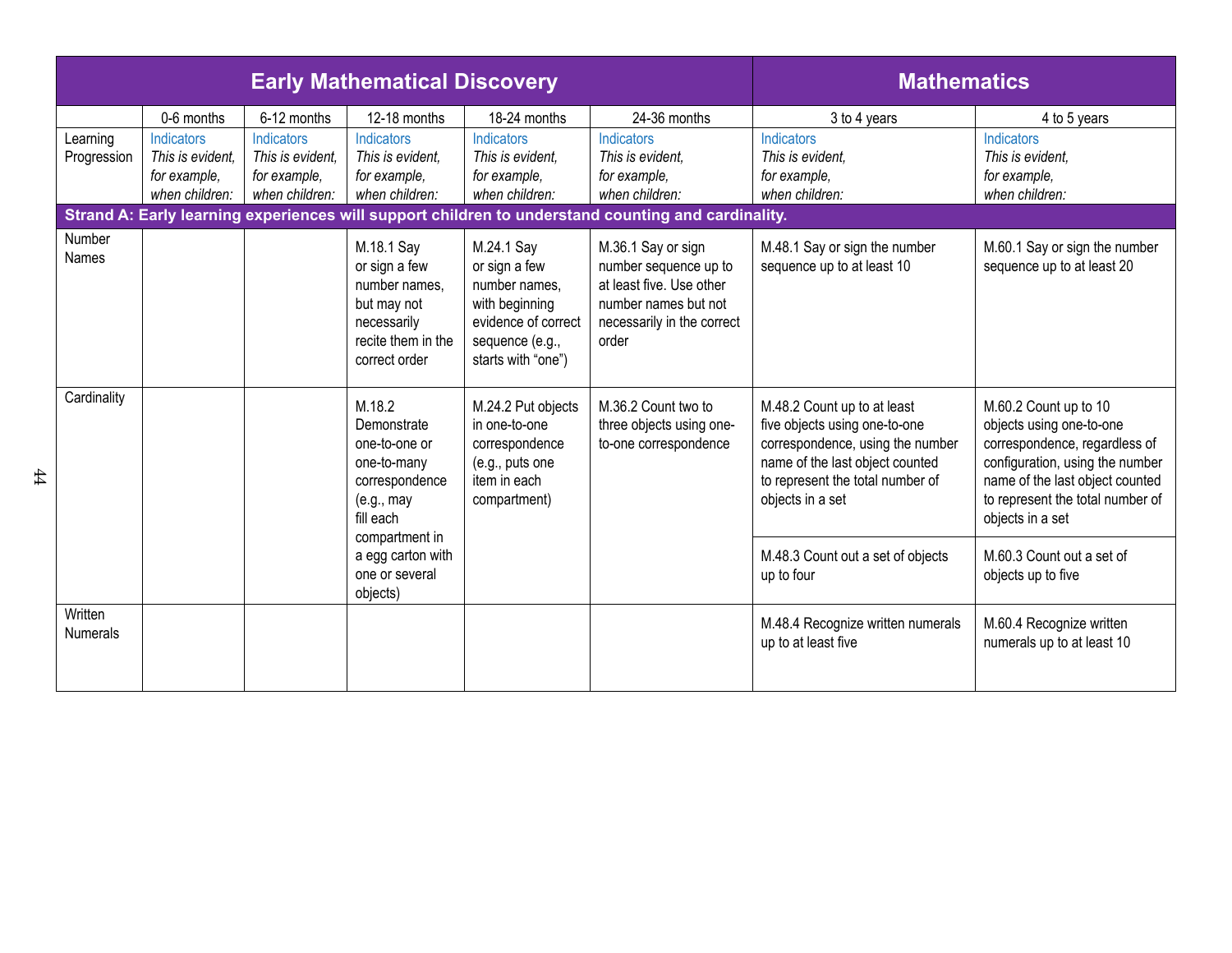| Strand A: Early learning experiences will support children to understand counting and cardinality (continued).                                                |            |             |                                                                       |                                                                                                                            |                                                                                                                                   |                                                                                                                                                             |                                                                                                                                                                                                                                                                                                                                                                                                                  |  |
|---------------------------------------------------------------------------------------------------------------------------------------------------------------|------------|-------------|-----------------------------------------------------------------------|----------------------------------------------------------------------------------------------------------------------------|-----------------------------------------------------------------------------------------------------------------------------------|-------------------------------------------------------------------------------------------------------------------------------------------------------------|------------------------------------------------------------------------------------------------------------------------------------------------------------------------------------------------------------------------------------------------------------------------------------------------------------------------------------------------------------------------------------------------------------------|--|
|                                                                                                                                                               | 0-6 months | 6-12 months | 12-18 months                                                          | 18-24 months                                                                                                               | 24-36 months                                                                                                                      | 3 to 4 years                                                                                                                                                | 4 to 5 years                                                                                                                                                                                                                                                                                                                                                                                                     |  |
| Recognition<br>of Quantity                                                                                                                                    |            |             |                                                                       | M.24.3 Name<br>groups of one to<br>two objects                                                                             | M.36.3 Name and match<br>a small collection of up to<br>three objects                                                             | M.48.5 Recognize and name,<br>without counting, the number of<br>objects in small groups of at least 3<br>or 4 objects                                      | M.60.5 Quickly recognize and name,<br>without counting, the number of objects<br>in collections of up to at least five items                                                                                                                                                                                                                                                                                     |  |
| Comparison                                                                                                                                                    |            |             |                                                                       | M.24.4 Compare<br>collections that<br>are quite different<br>in size                                                       | M.36.4 Compare<br>collections of 1 to 4<br>similar items verbally or<br>nonverbally                                               | M.48.6 Compare sets of 1 to 5<br>objects using a visual matching or<br>counting strategy and describing the<br>comparison as more, less than or<br>the same | M.60.6 Compare sets of up to 10<br>objects using a visual matching or<br>counting strategy and describing the<br>comparison as more, less than or the<br>same                                                                                                                                                                                                                                                    |  |
| Strand B: Early learning experiences will support children to understand and describe relationships to solve problems (operations and algebraic<br>thinking). |            |             |                                                                       |                                                                                                                            |                                                                                                                                   |                                                                                                                                                             |                                                                                                                                                                                                                                                                                                                                                                                                                  |  |
| Number<br>Operations                                                                                                                                          |            |             |                                                                       |                                                                                                                            | M.36.5 Use some<br>vocabulary related to<br>relative quantity (e.g.,<br>"more," "less")                                           | M.48.7 Understand that adding<br>to (or taking away) one or more<br>objects from a group will increase or<br>decrease the objects in the group              | M.60.7 Use real-world situations and<br>concrete objects to model and solve<br>addition (e.g., putting together) and<br>subtraction (e.g., taking away) problems<br>up through five<br>M.60.8 Recognize and describe<br>parts contained in larger numbers by<br>composing number combinations up to<br>at least five (e.g., recognize how many<br>have been secretly taken away from a<br>group of five objects) |  |
|                                                                                                                                                               |            |             |                                                                       |                                                                                                                            |                                                                                                                                   | Strand C: Early learning experiences will support children to understand the attributes and relative properties of objects (measurement and data).          |                                                                                                                                                                                                                                                                                                                                                                                                                  |  |
|                                                                                                                                                               |            |             | See Attribute, Sorting and Patterns learning progression in Cognition |                                                                                                                            |                                                                                                                                   |                                                                                                                                                             |                                                                                                                                                                                                                                                                                                                                                                                                                  |  |
| Measurement                                                                                                                                                   |            |             |                                                                       | M.24.5 Use<br>some vocabulary<br>related to size<br>and quantity (e.g.,<br>say something is<br>"big" or request<br>"more") | M.36.6 Have an<br>increasing vocabulary<br>related to number, size<br>and quantity (e.g., use<br>words such as "tall,"<br>"long") | M.48.8 Recognize measurable<br>attribute of an object such as length,<br>weight or capacity                                                                 | M.60.9 Compare the measurable<br>attributes of two or more objects<br>(e.g., length, weight and capacity)<br>and describe the comparison using<br>appropriate vocabulary (e.g., longer,<br>shorter, same length, heavier, lighter,<br>same weight, holds more, holds less,<br>holds the same amount)                                                                                                             |  |
|                                                                                                                                                               |            |             |                                                                       |                                                                                                                            |                                                                                                                                   |                                                                                                                                                             | M.60.10 Begin to use strategies to<br>determine measurable attributes (e.g.,<br>length or capacity of objects). May use<br>comparison, standard or non-standard<br>measurement tools                                                                                                                                                                                                                             |  |